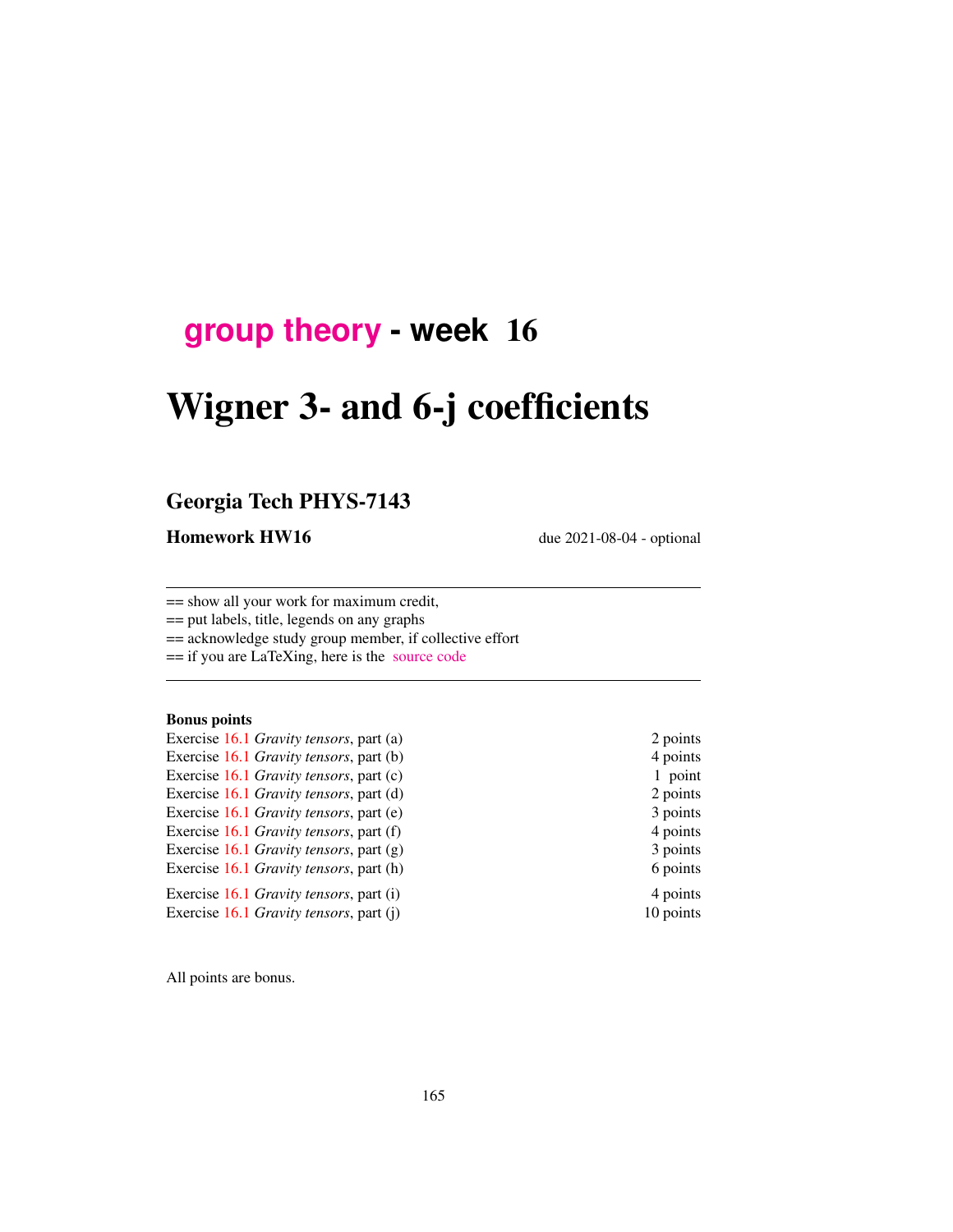## 2021-07-27 Predrag Lecture 30 Wigner 3- and 6-j coefficients

(Unedited 2:04:59 h) *[Sex, Lies and Videotape.](https://en.wikipedia.org/wiki/Sex,_Lies,_and_Videotape)*

*What are we really trying to compute?* Wigner 3n-j coefficients, birdtracks. How simple calculations lead to all Lie groups, including the exceptional ones.

- The webbook for cyclists (medium level): *[Tracks, Lie's, and Exceptional Magic](http://birdtracks.eu/overheads/lh03.pdf)*. Most of the [webbook](http://birdtracks.eu) at a cyclist pace, in 50 overheads.
- Birdtracks: Excerpts from Predrag's monograph [\[4\]](#page-3-1), fetch them [here:](http://birdtracks.eu/course3/week15lect30.pdf)

Background reading on groups, vector spaces, tensors, invariant tensors, invariance groups (my advice is to start with Sect. 5.1 *Couplings and recouplings*, then backtrack to these introductory sections as needed): Sect. 3.2 *Defining space, tensors, reps*, Sect. 3.3 *Invariants*, Sect. 4.1 *Birdtracks*, Sect. 4.2 *Clebsch-Gordan coefficients*, and Sect. 4.3 *Zero- and one-dimensional subspaces*.

The final result is invariant and highly elegant: any group-theoretical invariant quantity can be expressed in terms of Wigner 3- and  $6-i$  coefficients: Sect. 5.1 *Couplings and recouplings*,

Sect. 5.2 *Wigner* 3n*-*j *coefficients*, and Sect. 5.3 *Wigner-Eckart theorem*.

The rest is just bedside reading, nothing technical: Sect. 4.8 *Irrelevancy of clebsches* and Sect. 4.9 *A brief history of birdtracks*.

Course finale: *Indiana Jones vs. Fancy Footwork*. (1:30 min) It's a matter of no small pride for a card-carrying dirt physics theorist to claim *full and total ignorance of group theory*.

#### 16.1 Other sources (optional)

- Predrag's monograph [\[4\]](#page-3-1), *[Group Theory Birdtracks, Lie's, and Exceptional Groups](http://birdtracks.eu/version9.0/)*, Sect. 2.1 *Basic concepts*; Sect. 2.1 *First example: SU*(n); Chap. 1 explains pretty well what the monograph is about.
- A birdtracks refresher: sect. 2.7 *Permutations in birdtracks*
- Sect. 10.7 *Lie groups for pedestrians*
- sect. 10.10 *Birdtracks updated history*

PHYS-7143-21 week16 166 2021-07-29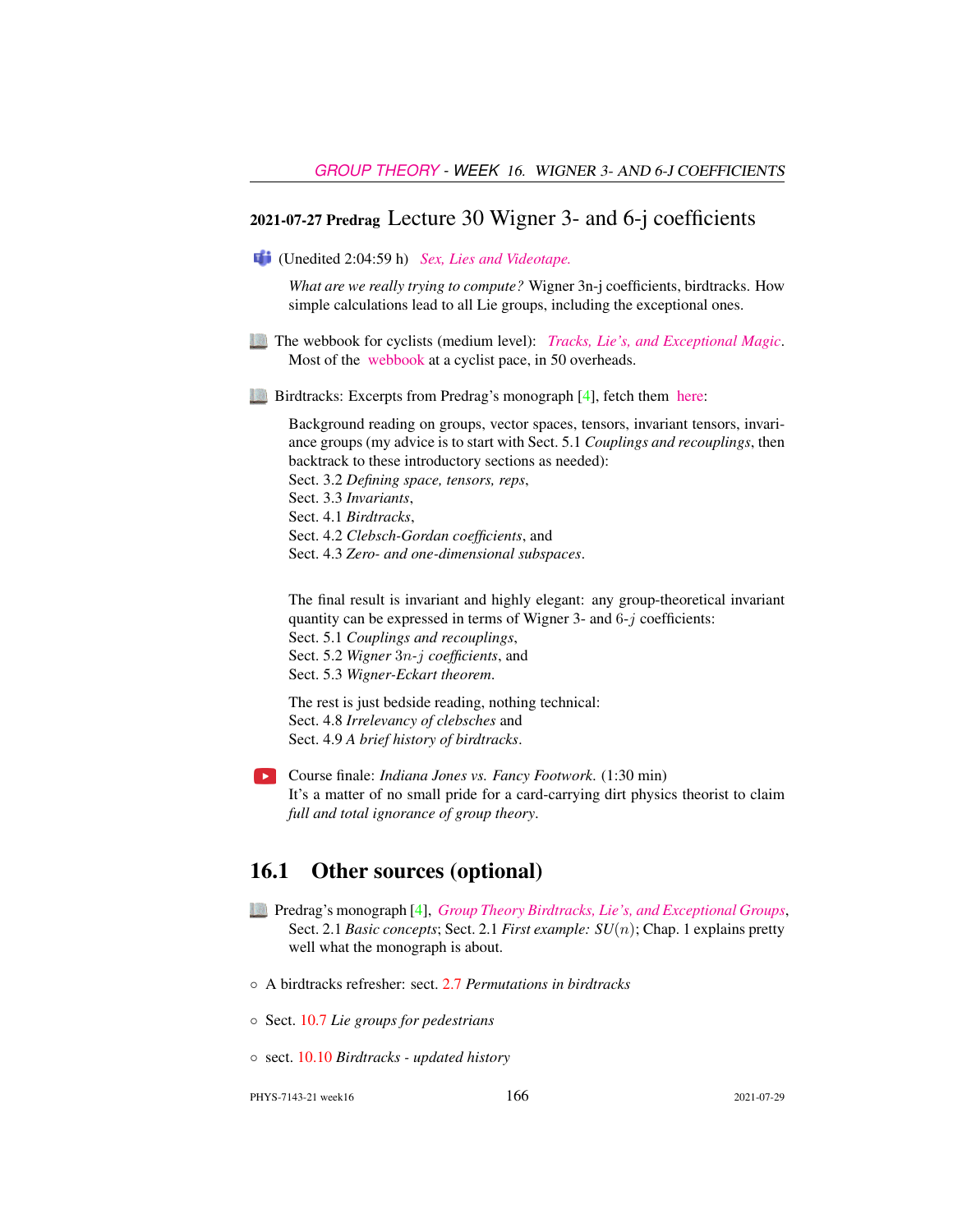#### 16.2 Gruppenpest (optional)

A practically-minded physicist always has been, and continues to be resistant to gruppenpest. Apparently already in 1910 James Jeans wrote, while discussing what should a physics syllabus contain: "We may as well cut out the group theory. That is a subject that will never be of any use in physics." In 1963 Eugene Wigner got the Nobel Prize in Physics, so by mid 60's gruppenpest was accepted in finer social circles.

- ChaosBook [Appendix A.6 Gruppenpest](http://ChaosBook.org/chapters/ChaosBook.pdf#section.A.6)
- Voit writes [here](http://www.math.columbia.edu/~woit/wordpress/?p=191) about the "The Stormy Onset of Group Theory in the New Quantum Mechanics," citing Bonolis [\[2\]](#page-3-2) *From the rise of the group concept to the stormy onset of group theory in the New Quantum Mechanics. A saga of the invariant characterization of physical objects, events and theories*.
- Chayut [\[3\]](#page-3-3) *From the periphery: the genesis of Eugene P. Wigner's application of group theory to quantum mechanics* traces the origins of Wigner's application of group theory to quantum physics to his early work as a chemical engineer, in chemistry and crystallography. "In the early 1920s, crystallography was the only discipline in which symmetry groups were routinely used. Wigner's early training in chemistry exposed him to conceptual tools which were absent from the pedagogy available to physicists for many years to come. This both enabled and pushed him to apply the group theoretic approach to quantum physics. It took many years for the approach first introduced by Wigner in the 1920s – and whose reception by the physicists was initially problematical – to assume the pivotal place it now holds." Another historical exposition is given by Scholz [\[6\]](#page-3-4) *Introducing groups into quantum theory (1926–1930)*.

So what is group theory good for? By identifying the symmetries, one can apply group theory to determine good quantum numbers which describe a physical state (i.e., the irreps). Group theory then says that many matrix elements vanish, or shows how are they related to others. While group theory does not determine the actual value of a matrix element of interest, it vastly simplifies its calculation.

The old fashioned atomic physics, fixated on  $SO(3)/SU(2)$ , is too explicit, with too many bras and kets, too many square roots, too many deliriously complicated Clebsch-Gordan coefficients that you do not need, and way too many labels, way too explicit for you to notice that all of these are eventually summed over, resulting in a final answer much simpler than any of the intermediate steps.

I wrote my book [\[4\]](#page-3-1) *Group Theory - Birdtracks, Lie's, and Exceptional Groups* to teach you how to compute everything you need to compute, without ever writing down a single explicit matrix element, or a single Clebsch-Gordan coefficient. There are two versions. There is a particle-physics / Feynman diagrams version that is index free, graphical and easy to use (at least for the low-dimensional irreps). The key insights are already in Wigner's book  $[8]$ : the content of symmetry is a set of invariant numbers that he calls  $3n-i$ 's. Then there are various mathematical flavors (Weyl group on Cartan lattice, etc.), elegant, but perhaps too elegant to be computationally practical.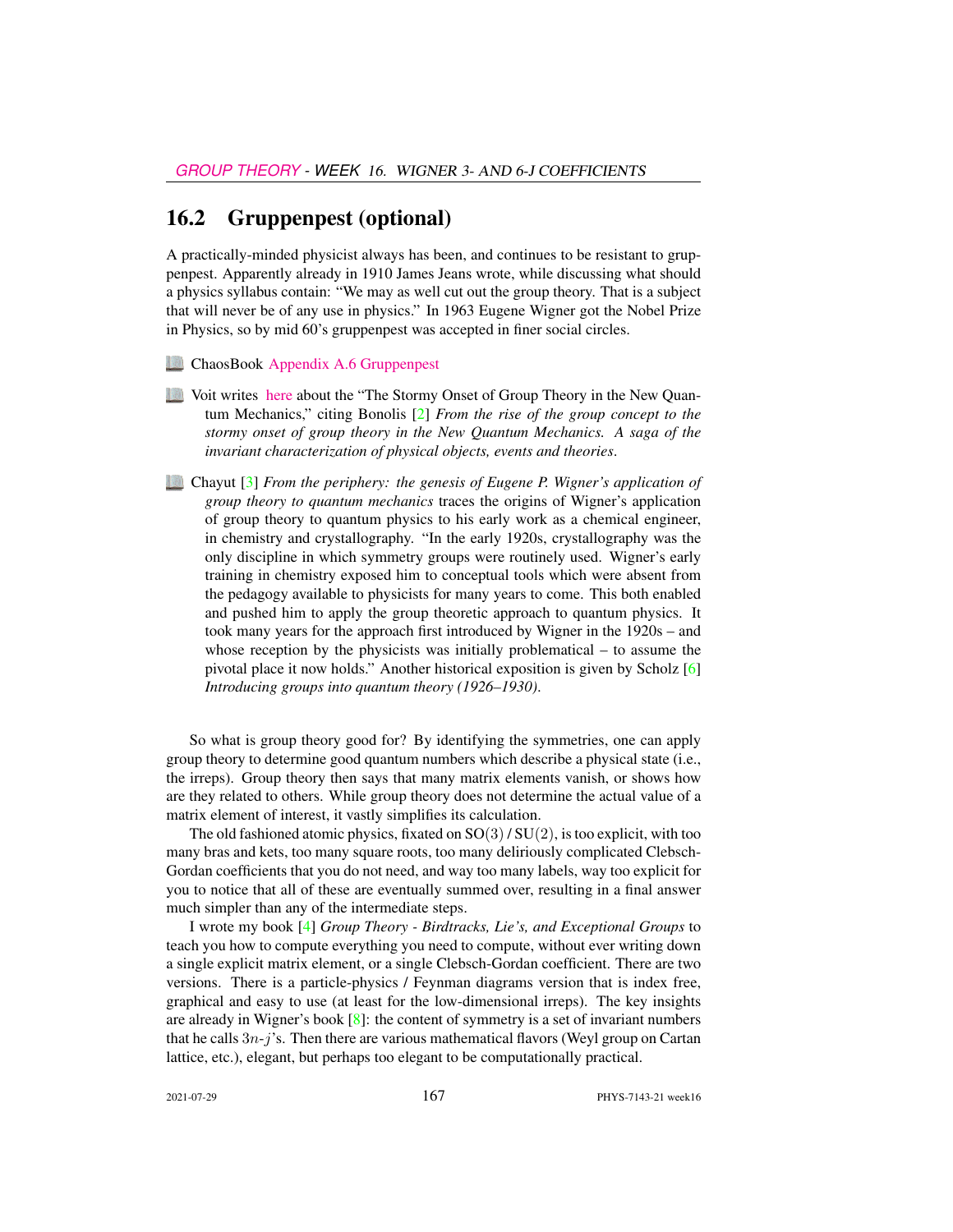But it is nearly impossible to deprogram people from years of indoctrination in QM and EM classes. The professors have no time to learn new stuff, and students love manipulating their mu's and nu's.

*Nothing to be done...* (2:18:01 h)

*Bonus: While waiting, exhale.* (2:18:01 h)

#### References

- <span id="page-3-8"></span>[1] S. L. Adler, J. Lieberman, and Y. J. Ng, ["Regularization of the stress-energy ten](http://dx.doi.org/10.1016/0003-4916(77)90313-X)[sor for vector and scalar particles propagating in a general background metric",](http://dx.doi.org/10.1016/0003-4916(77)90313-X) Ann. Phys. 106[, 279–321 \(1977\).](https://doi.org/10.1016/0003-4916(77)90313-X)
- <span id="page-3-2"></span>[2] L. Bonolis, ["From the Rise of the Group Concept to the Stormy Onset of Group](https://www.researchgate.net/publication/234207946) [Theory in the New Quantum Mechanics. A saga of the invariant characterization](https://www.researchgate.net/publication/234207946) [of physical objects, events and theories",](https://www.researchgate.net/publication/234207946) [Rivista Nuovo Cim.](https://www.researchgate.net/publication/234207946) 27, 1–110 (2005).
- <span id="page-3-3"></span>[3] M. Chayut, ["From the periphery: the genesis of Eugene P. Wigner's application](http://dx.doi.org/10.1023/A:1011431408763) [of group theory to quantum mechanics",](http://dx.doi.org/10.1023/A:1011431408763) Found. Chem. 3[, 55–78 \(2001\).](https://doi.org/10.1023/A:1011431408763)
- <span id="page-3-1"></span>[4] P. Cvitanovic,´ *[Group Theory: Birdtracks, Lie's and Exceptional Groups](http://dx.doi.org/10.1515/9781400837670)* (Princeton Univ. Press, Princeton NJ, 2008).
- <span id="page-3-7"></span>[5] R. Penrose, ["Applications of negative dimensional tensors",](http://homepages.math.uic.edu/~kauffman/Penrose.pdf) in *[Combinatorial](http://homepages.math.uic.edu/~kauffman/Penrose.pdf) [mathematics and its applications](http://homepages.math.uic.edu/~kauffman/Penrose.pdf)*, edited by D. J. A. Welsh (Academic, New York, 1971), pp. 221–244.
- <span id="page-3-4"></span>[6] E. Scholz, ["Introducing groups into quantum theory \(1926-1930\)",](http://dx.doi.org/10.1016/j.hm.2005.11.007) [Hist. Math.](https://doi.org/10.1016/j.hm.2005.11.007) 33[, 440–490 \(2006\).](https://doi.org/10.1016/j.hm.2005.11.007)
- <span id="page-3-6"></span>[7] S. Weinberg, *[Gravitation and Cosmology: Principles and Applications of the](http://dx.doi.org/10.1119/1.1987308) [General Theory of Relativity](http://dx.doi.org/10.1119/1.1987308)* (Wiley, New York, 1972).
- <span id="page-3-5"></span>[8] E. P. Wigner, *[Group Theory and Its Application to the Quantum Mechanics of](http://books.google.com/books?vid=ISBN9780323152785) [Atomic Spectra](http://books.google.com/books?vid=ISBN9780323152785)* (Academic, New York, 1931).

### **Exercises**

- <span id="page-3-0"></span>16.1. Gravity tensors. In this problem we will apply diagrammatic methods ("birdtracks") to construct and count the numbers of independent components of the "irreducible rankfour gravity curvature tensors." However, any notation that works for you is OK, as long as you obtain the same irreps and their dimensions. The goal of this exercise (longish, as much of it is the recapitulation of the material covered in the book) is to give you basic understanding for how Young tableaux work for groups other than  $U(n)$ . We start with
	- Part  $1: U(n)$  Young tableaux decomposition.

PHYS-7143-21 week16 168 2021-07-29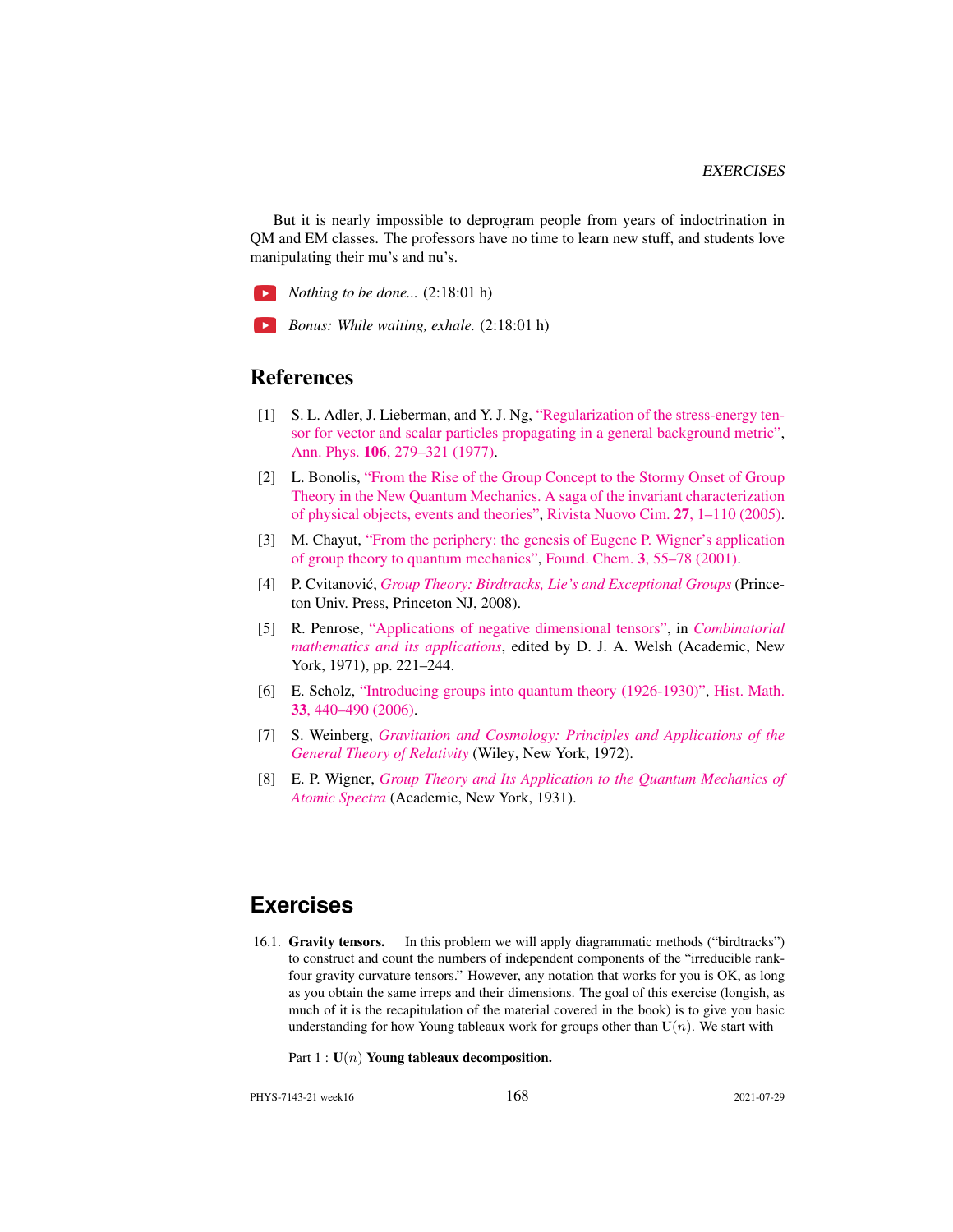(a) The Riemann-Christoffel curvature tensor of general relativity has the following symmetries (see, for example, Weinberg [\[7\]](#page-3-6) or the [Riemann curvature tensor wiki\)](https://en.wikipedia.org/wiki/Riemann_curvature_tensor):

$$
R_{\alpha\beta\gamma\delta} = -R_{\beta\alpha\gamma\delta} \tag{16.1}
$$

$$
R_{\alpha\beta\gamma\delta} = R_{\gamma\delta\alpha\beta} \tag{16.2}
$$

$$
R_{\alpha\beta\gamma\delta} + R_{\beta\gamma\alpha\delta} + R_{\gamma\alpha\beta\delta} = 0.
$$
 (16.3)

Introducing a birdtrack notation for the Riemann tensor

$$
R_{\alpha\beta\gamma\delta} = \frac{\beta}{\gamma} \cdot \frac{R}{\gamma} \cdot \frac{R}{\gamma}
$$
 (16.4)

check that we can state the above symmetries as

<span id="page-4-0"></span>
$$
R_{\alpha\beta\gamma\delta} = -R_{\beta\alpha\gamma\delta}
$$
  
\n
$$
\mathbf{R} = \mathbf{R}_{\alpha\beta\gamma\delta} = R_{\gamma\delta\alpha\beta}
$$
 (16.5)

$$
\mathbf{R} = \mathbf{X} \mathbf{R}, \qquad (16.6)
$$

$$
R_{\alpha\beta\gamma\delta} + R_{\beta\gamma\alpha\delta} + R_{\gamma\alpha\beta\delta} = 0
$$
  
\n
$$
\mathbf{R} + \mathbf{R}_{\gamma\alpha\beta\delta} = 0
$$
  
\n
$$
\mathbf{R} = 0. \quad (16.7)
$$

The first condition says that  $R$  lies in the  $\boxed{\Rightarrow} \bigotimes$  subspace.

(b) The second condition says that R lies in the  $\Box \leftrightarrow \Box$  interchange-symmetric subspace.  $\sqrt{ }$ 

Use the characteristic equation for 
$$
\frac{1}{2} \left( \frac{1}{\frac{1}{2}} + \frac{1}{2} \left( \frac{1}{\frac{1}{2}} + \frac{1}{2} \left( \frac{1}{\frac{1}{2}} + \frac{1}{2} \left( \frac{1}{\frac{1}{2}} + \frac{1}{2} \left( \frac{1}{\frac{1}{2}} + \frac{1}{2} \left( \frac{1}{\frac{1}{2}} + \frac{1}{2} \left( \frac{1}{\frac{1}{2}} + \frac{1}{2} \left( \frac{1}{\frac{1}{2}} + \frac{1}{2} \left( \frac{1}{\frac{1}{2}} + \frac{1}{2} \left( \frac{1}{\frac{1}{2}} + \frac{1}{2} \left( \frac{1}{\frac{1}{2}} + \frac{1}{2} \left( \frac{1}{\frac{1}{2}} + \frac{1}{2} \left( \frac{1}{\frac{1}{2}} + \frac{1}{2} \left( \frac{1}{\frac{1}{2}} + \frac{1}{2} \left( \frac{1}{\frac{1}{2}} + \frac{1}{2} \left( \frac{1}{\frac{1}{2}} + \frac{1}{2} \left( \frac{1}{\frac{1}{2}} + \frac{1}{2} \left( \frac{1}{\frac{1}{2}} + \frac{1}{2} \left( \frac{1}{\frac{1}{2}} + \frac{1}{2} \left( \frac{1}{\frac{1}{2}} + \frac{1}{2} \left( \frac{1}{\frac{1}{2}} + \frac{1}{2} \left( \frac{1}{\frac{1}{2}} + \frac{1}{2} \left( \frac{1}{\frac{1}{2}} + \frac{1}{2} \left( \frac{1}{\frac{1}{2}} + \frac{1}{2} \left( \frac{1}{\frac{1}{2}} + \frac{1}{2} \left( \frac{1}{\frac{1}{2}} + \frac{1}{2} \left( \frac{1}{\frac{1}{2}} + \frac{1}{2} \left( \frac{1}{\frac{1}{2}} + \frac{1}{2} \left( \frac{1}{\frac{1}{2}} + \frac{1}{2} \left( \frac{1}{\frac{1}{2}} + \frac{1}{2} \left( \frac{1}{\frac{1}{2}} + \frac{1}{2} \left( \frac{1}{\frac{1}{2}} + \frac{1}{2} \left( \frac{1}{\frac{1
$$

(c) Show that the third condition  $(16.7)$  says that R has no components in the  $\frac{1}{2}$  irrep:

$$
\mathbf{R} + \mathbf{R} + \mathbf{R} + \mathbf{R}
$$

Hence, the symmetries of the Riemann tensor are summarized by the  $\Box$  irrep projection operator [\[5\]](#page-3-7):

$$
(P_R)_{\alpha\beta\gamma\delta}, \delta'\gamma'\beta'\alpha' = \frac{4}{3}\frac{\beta}{\gamma} \sqrt{\frac{4}{3}\frac{\beta}{\gamma}} \sqrt{\frac{4}{3}\frac{\beta'}{\gamma'}}
$$
(16.10)

2021-07-29 **169** PHYS-7143-21 week16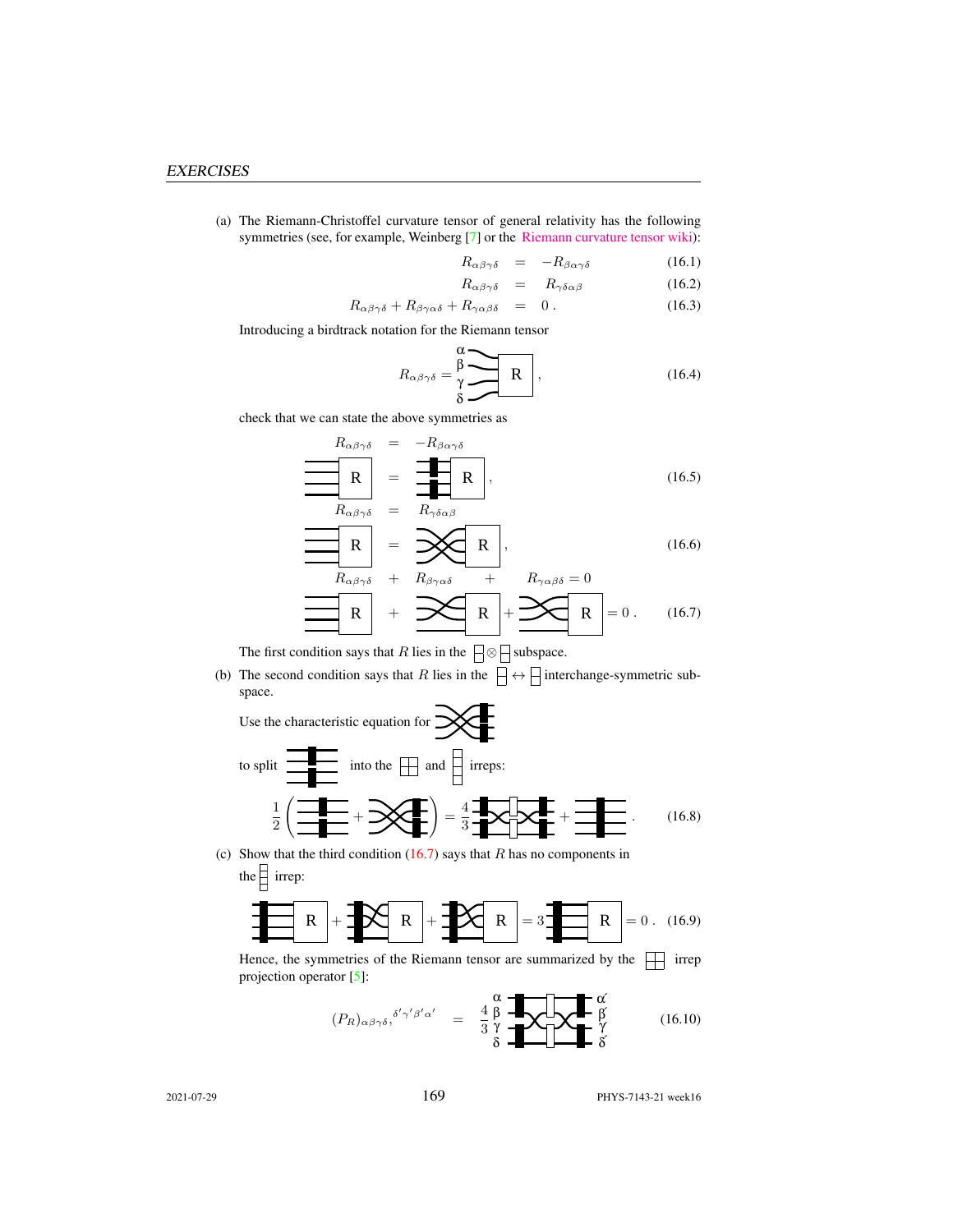(d) Verify that the Riemann tensor is in the  $\Box$  subspace

<span id="page-5-0"></span>
$$
\left\{\mathbf{R}_{R}\right\}_{\alpha\beta\gamma\delta} = (P_{R})_{\alpha\beta\gamma\delta}^{\delta'\gamma'\beta'\alpha'} R_{\alpha'\beta'\gamma'\delta'} = R_{\alpha\beta\gamma\delta}
$$
\n
$$
\frac{4}{3} \mathbf{R}_{\alpha\beta\gamma\delta} \mathbf{R}_{\alpha'\beta'\gamma'\delta'} = (16.11)
$$

(e) Compute the number of independent components of the Riemann tensor  $\mathbf{R}_{\alpha\beta\gamma\delta}$  by taking the trace of the  $\Box$  irrep projection operator:

$$
d_R = \text{tr}\,\mathbf{P}_R = \frac{n^2(n^2 - 1)}{12} \ . \tag{16.12}
$$

#### Part  $2: SO(n)$  Young tableaux decomposition

The Riemann tensor has the symmetries of the  $\Box$  irrep of U(n). However, gravity is also characterized by the symmetric tensor  $g_{\alpha\beta}$ , that reduces the symmetry to a local SO(n) invariance (more precisely SO(1,  $n - 1$ ), but compactness is not important here). The extra invariants built from  $g_{\alpha\beta}$ 's decompose U(n) reps into sums of SO(n) reps. Orthogonal group  $SO(n)$  is the group of transformations that leaves invariant a symmetric quadratic form  $(q, q) = g_{\mu\nu}q^{\mu}q^{\nu}$ , with a primitive invariant rank-2 tensor:

$$
g_{\mu\nu} = g_{\nu\mu} = \mu \longrightarrow \mathbf{v} \qquad \qquad \mu, \nu = 1, 2, \dots, n. \tag{16.13}
$$

If  $(q, q)$  is an invariant, so is its complex conjugate  $(q, q)^* = g^{\mu\nu} q_\mu q_\nu$ , and

g µν = g νµ = µ ν (16.14)

is also an invariant tensor. The matrix  $A^{\nu}_{\mu} = g_{\mu\sigma} g^{\sigma\nu}$  must be proportional to unity, as otherwise its characteristic equation would decompose the defining  $n$ -dimensional rep. A convenient normalization is

$$
g_{\mu\sigma}g^{\sigma\nu} = \delta^{\nu}_{\mu}
$$
  
\n
$$
\longleftrightarrow \bullet \leftarrow = \bullet \bullet \bullet \tag{16.15}
$$

As the indices can be raised and lowered at will, nothing is gained by keeping the arrows. Our convention will be to perform all contractions with metric tensors with upper indices and omit the arrows and the open dots:

$$
g^{\mu\nu} \equiv \mu \longrightarrow \mathbf{v} \ . \tag{16.16}
$$

The  $U(n)$  2-index tensors can be decomposed into a sum of their symmetric and antisymmetric parts. Specializing to the subgroup  $SO(n)$ , the rule is to lower all indices on all tensors, and the symmetrization projection operator is written as

$$
S_{\mu\nu,\rho\sigma} = g_{\rho\rho'} g_{\sigma\sigma'} S_{\mu\nu,}^{\rho'\sigma'}
$$
  
= 
$$
\frac{1}{2} (g_{\mu\sigma} g_{\nu\rho} + g_{\mu\rho} g_{\nu\sigma})
$$

From now on, we drop all arrows and  $g^{\mu\nu}$ 's and write the decomposition into symmetric and antisymmetric parts as

$$
g_{\mu\sigma}g_{\nu\rho} = \frac{1}{2}(g_{\mu\sigma}g_{\nu\rho} + g_{\mu\rho}g_{\nu\sigma}) + \frac{1}{2}(g_{\mu\sigma}g_{\nu\rho} - g_{\mu\rho}g_{\nu\sigma}).
$$
 (16.17)

PHYS-7143-21 week16 170 2021-07-29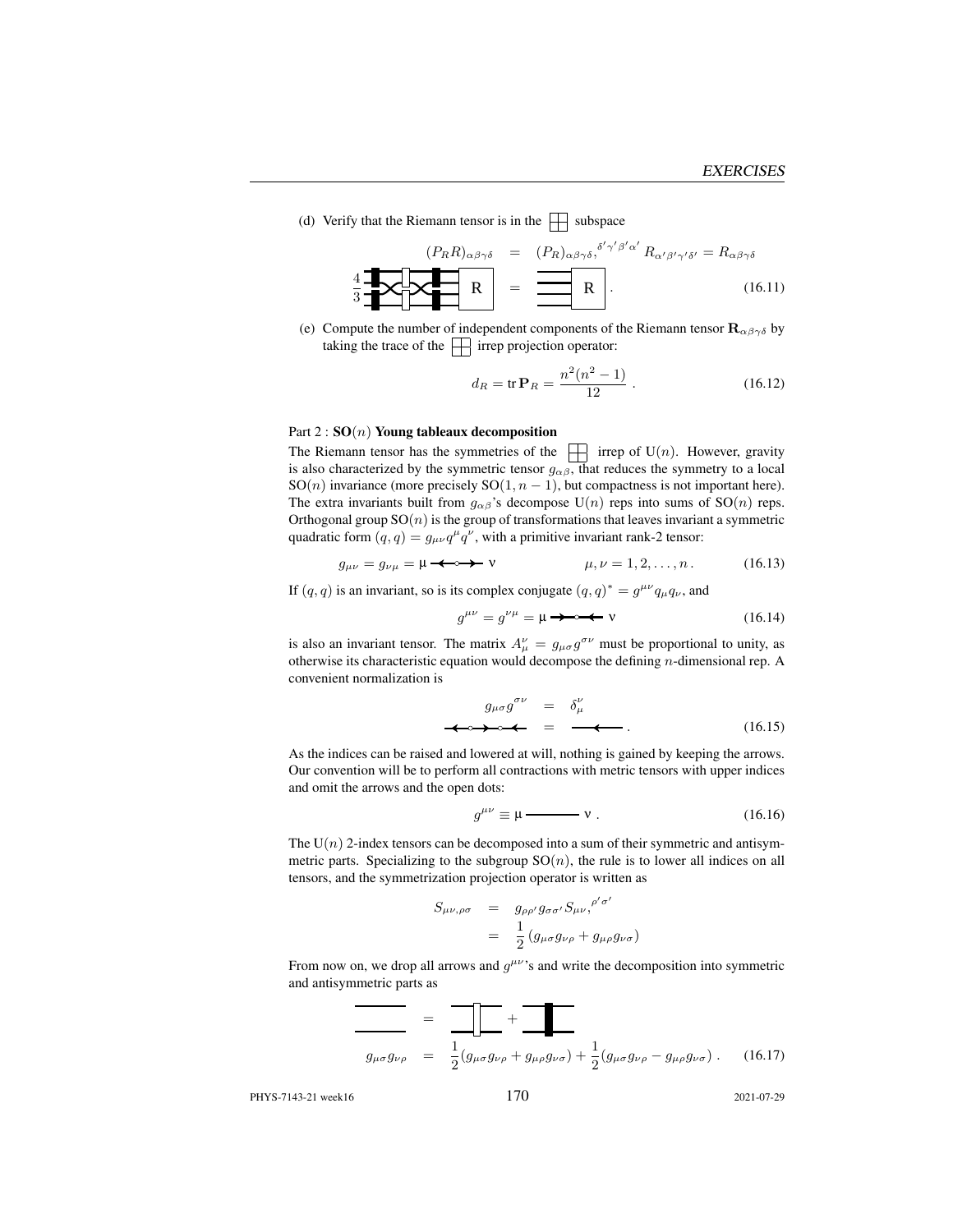The new invariant tensor, specific to  $SO(n)$ , is the index contraction:

$$
\mathbf{T}_{\mu\nu,\rho\sigma} = g_{\mu\nu} g_{\rho\sigma}, \qquad \mathbf{T} = \sum \quad (16.18)
$$

Its characteristic equation

$$
\mathbf{T}^2 = \sum \bigotimes \bigotimes = n\mathbf{T} \tag{16.19}
$$

yields the trace and the traceless part projection operators. As  $T$  is symmetric,  $ST = T$ , only the symmetric subspace is reduced by this invariant.

(f) Show that  $SO(n)$  2-index tensors decompose into three irreps:

traceless symmetric:

<span id="page-6-1"></span><span id="page-6-0"></span>
$$
(P_2)_{\mu\nu,\rho\sigma} = \frac{1}{2} (g_{\mu\sigma} g_{\nu\rho} + g_{\mu\rho} g_{\nu\sigma}) - \frac{1}{n} g_{\mu\nu} g_{\rho\sigma} = \frac{1}{n} - \frac{1}{n} \sum (16.20)
$$
  
singlet: 
$$
(P_1)_{\mu\nu,\rho\sigma} = \frac{1}{n} g_{\mu\nu} g_{\rho\sigma} = \frac{1}{n} \sum (16.21)
$$
  
antisymmetric: 
$$
(P_3)_{\mu\nu,\rho\sigma} = \frac{1}{2} (g_{\mu\sigma} g_{\nu\rho} - g_{\mu\rho} g_{\nu\sigma}) = \frac{1}{n} (16.22)
$$

What are the dimensions of the three irreps?

(g) In the same spirit, the U(n) irrep  $\Box$  is decomposed by the SO(n) intermediate 2-index state invariant matrix

$$
\mathbf{Q} = \begin{array}{c} \mathbf{I} \\ \mathbf{I} \end{array} \qquad (16.23)
$$

Show that the intermediate 2-index subspace splits into three irreducible reps by  $(16.20) - (16.22)$  $(16.20) - (16.22)$  $(16.20) - (16.22)$ :

$$
Q = \frac{1}{n} \sum_{Q_0 + Q_S + Q_A} \underbrace{\left\{ \bigoplus_{\lambda} \left( \bigoplus_{\lambda} \bigoplus_{\lambda} \bigoplus_{\lambda} \bigoplus_{\lambda} \bigoplus_{\lambda} \bigoplus_{\lambda} \bigoplus_{\lambda} \bigoplus_{\lambda} \bigoplus_{\lambda} \bigoplus_{\lambda} \bigoplus_{\lambda} \bigoplus_{\lambda} \bigoplus_{\lambda} \bigoplus_{\lambda} \bigoplus_{\lambda} \bigoplus_{\lambda} \bigoplus_{\lambda} \bigoplus_{\lambda} \bigoplus_{\lambda} \bigoplus_{\lambda} \bigoplus_{\lambda} \bigoplus_{\lambda} \bigoplus_{\lambda} \bigoplus_{\lambda} \bigoplus_{\lambda} \bigoplus_{\lambda} \bigoplus_{\lambda} \bigoplus_{\lambda} \bigoplus_{\lambda} \bigoplus_{\lambda} \bigoplus_{\lambda} \bigoplus_{\lambda} \bigoplus_{\lambda} \bigoplus_{\lambda} \bigoplus_{\lambda} \bigoplus_{\lambda} \bigoplus_{\lambda} \bigoplus_{\lambda} \bigoplus_{\lambda} \bigoplus_{\lambda} \bigoplus_{\lambda} \bigoplus_{\lambda} \bigoplus_{\lambda} \bigoplus_{\lambda} \bigoplus_{\lambda} \bigoplus_{\lambda} \bigoplus_{\lambda} \bigoplus_{\lambda} \bigoplus_{\lambda} \bigoplus_{\lambda} \bigoplus_{\lambda} \bigoplus_{\lambda} \bigoplus_{\lambda} \bigoplus_{\lambda} \bigoplus_{\lambda} \bigoplus_{\lambda} \bigoplus_{\lambda} \bigoplus_{\lambda} \bigoplus_{\lambda} \bigoplus_{\lambda} \bigoplus_{\lambda} \bigoplus_{\lambda} \bigoplus_{\lambda} \bigoplus_{\lambda} \bigoplus_{\lambda} \bigoplus_{\lambda} \bigoplus_{\lambda} \bigoplus_{\lambda} \bigoplus_{\lambda} \bigoplus_{\lambda} \bigoplus_{\lambda} \bigoplus_{\lambda} \bigoplus_{\lambda} \bigoplus_{\lambda} \bigoplus_{\lambda} \bigoplus_{\lambda} \bigoplus_{\lambda} \bigoplus_{\lambda} \bigoplus_{\lambda} \bigoplus_{\lambda} \bigoplus_{\lambda} \bigoplus_{\lambda} \bigoplus_{\lambda} \bigoplus_{\lambda} \bigoplus_{\lambda} \bigoplus_{\lambda} \bigoplus_{\lambda} \bigoplus_{\lambda} \bigoplus_{\lambda} \bigoplus_{\lambda
$$

Show that the antisymmetric 2-index state does not contribute

$$
\mathbf{P}_{\mathbf{R}}\mathbf{Q}_A = 0. \tag{16.25}
$$

(Hint: The Riemann tensor is symmetric under the interchange of index pairs.)

(h) Fix the normalization of the remaining two projection operators by computing  $\mathbf{Q}^2_S, \mathbf{Q}^2_0$ :

$$
\mathbf{P}_0 = \frac{2}{n(n-1)} \mathbf{P}(\mathbf{C}), \qquad (16.26)
$$

$$
\mathbf{P}_S = \frac{4}{n-2} \left\{ \frac{1}{2} \sum \left( \frac{1}{2} - \frac{1}{n} \right) \left( \frac{1}{2} - \frac{1}{n} \right) \right\} \tag{16.27}
$$

$$
171 \t\t\t PHYS-7143-21 \t\t\t week16
$$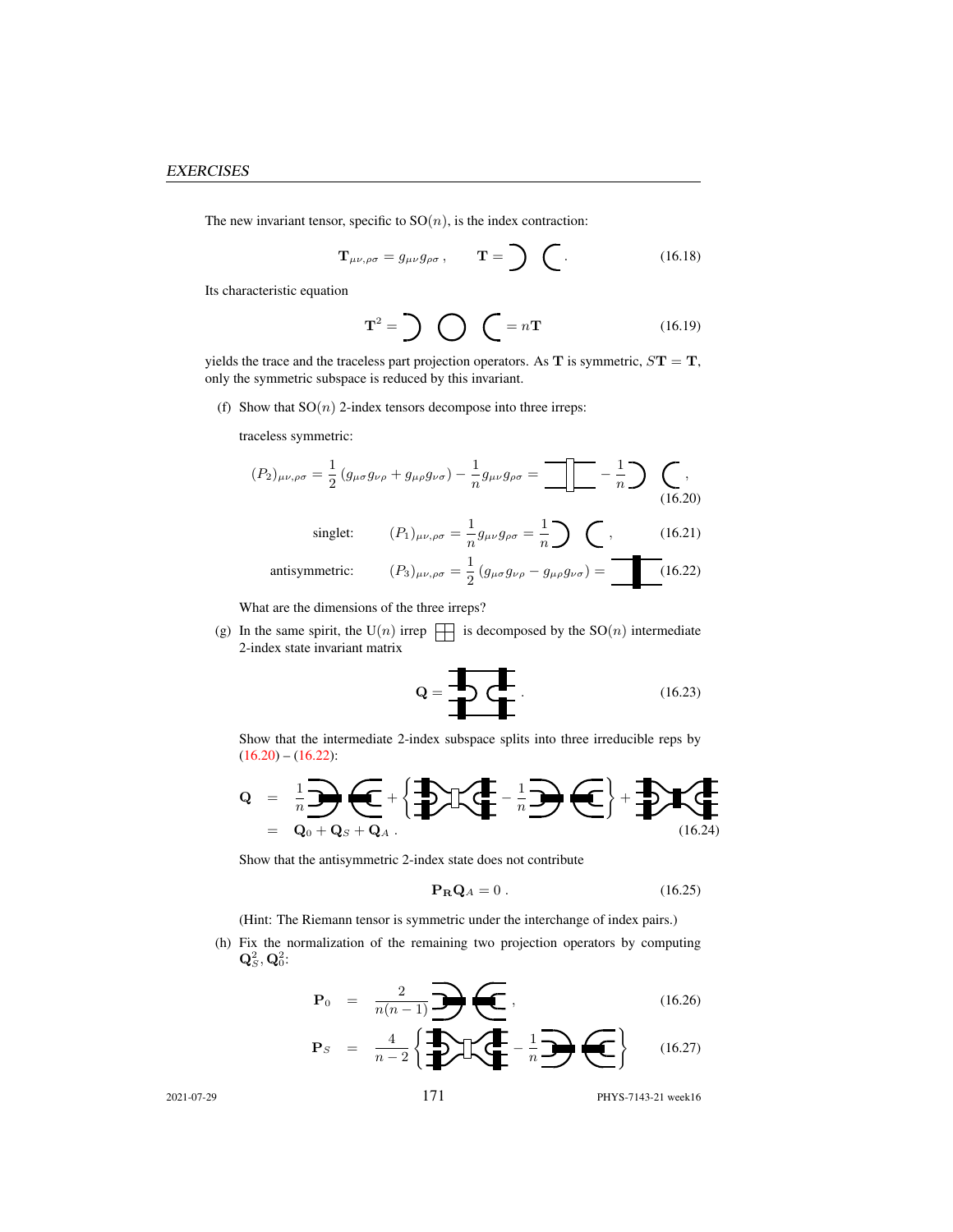and compute their dimensions.

This completes the  $SO(n)$  reduction of the  $\Box$   $U(n)$  irrep [\(16.11\)](#page-5-0):

<span id="page-7-0"></span>

| $\mathrm{U}(n)$    | $\rightarrow$ | SO(n)                        |                        |                    |
|--------------------|---------------|------------------------------|------------------------|--------------------|
|                    | $\rightarrow$ |                              |                        | $\circ$            |
| ${\bf P}_R$        | $=$           | ${\bf P}_W$                  | ${\bf P}_S$            | $+$ $\mathbf{P}_0$ |
| $n^2(n^2-1)$<br>12 |               | $(n+2)(n+1)n(n-3)$<br>$12-1$ | $\frac{(n+2)(n-1)}{2}$ |                    |

(16.28)

The projection operator for the  $\mathrm{SO}(n)$  traceless  $\,\,\prod\,$  irrep is:

$$
\mathbf{P}_W = \frac{4}{3} \underbrace{\mathbf{I} \cdot \mathbf{P}_B - \mathbf{P}_S - \mathbf{P}_0}_{n-2} - \underbrace{4}{n-2} \underbrace{\mathbf{I} \cdot \mathbf{P}}_{n-1} + \underbrace{\frac{2}{(n-1)(n-2)}} \underbrace{\mathbf{P}}_{n-2} \underbrace{\mathbf{P}}_{n-1}
$$

(i) The above three projection operators project out the standard,  $SO(n)$ -irreducible general relativity tensors:

Curvature scalar:

$$
R = -\left(\frac{\mathbf{R}}{\mathbf{R}}\right) = R^{\mu}{}_{\nu\mu}{}^{\nu} \tag{16.30}
$$

Traceless Ricci tensor:

$$
R_{\mu\nu} - \frac{1}{n} g_{\mu\nu} R = -\underbrace{\left\langle \mathbf{R} \right|}_{+} + \frac{1}{n} \underbrace{\left\langle \mathbf{R} \right|}_{-} \qquad (16.31)
$$

Weyl tensor:

$$
C_{\lambda\mu\nu\kappa} = (\mathbf{P}_{W}R)_{\lambda\mu\nu\kappa}
$$
  
=  $\frac{\mathbf{R}}{\mathbf{R}} - \frac{4}{n-2} \mathbf{O}(\mathbf{R}) + \frac{2}{(n-1)(n-2)} \mathbf{O}(\mathbf{R})$   
=  $R_{\lambda\mu\nu\kappa} + \frac{1}{n-2} (g_{\mu\nu}R_{\lambda\kappa} - g_{\lambda\nu}R_{\mu\kappa} - g_{\mu\kappa}R_{\lambda\nu} + g_{\lambda\kappa}R_{\mu\nu})$   
 $-\frac{1}{(n-1)(n-2)} (g_{\lambda\kappa}g_{\mu\nu} - g_{\lambda\nu}g_{\mu\kappa})R$ . (16.32)

The numbers of independent components of these tensors are given by the dimensions of corresponding irreducible subspaces in [\(16.28\)](#page-7-0).

What is the lowest dimension in which the Ricci tensor contributes? the Weyl tensor contributes? Show that in 2, respectively 3 dimensions, we have

$$
n = 2: \quad R_{\lambda\mu\nu\kappa} = (P_0 R)_{\lambda\mu\nu\kappa} = \frac{1}{2} (g_{\lambda\nu} g_{\mu\kappa} - g_{\lambda\kappa} g_{\mu\nu}) R \nn = 3: \quad = g_{\lambda\nu} R_{\mu\kappa} - g_{\mu\nu} R_{\lambda\kappa} + g_{\mu\kappa} R_{\lambda\nu} - g_{\lambda\kappa} R_{\mu\nu} \quad (16.33) \n- \frac{1}{2} (g_{\lambda\nu} g_{\mu\kappa} - g_{\lambda\kappa} g_{\mu\nu}) R
$$

PHYS-7143-21 week16 172 2021-07-29